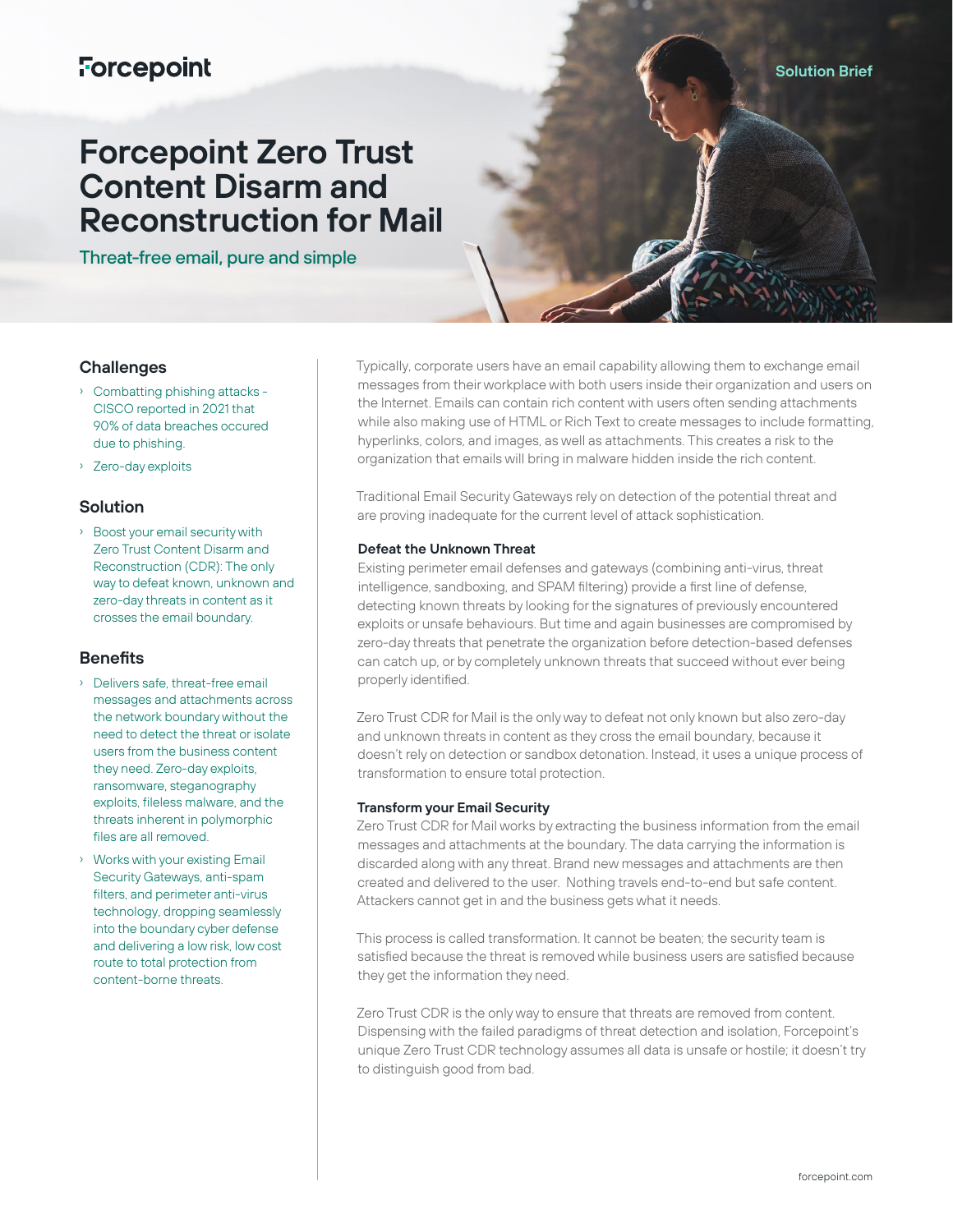## **Extend your Existing Defense**

Zero Trust CDR for Mail extends an existing Email Security Gateway and Email Server to remove the threats from email bodies and the commonly used file types that are attached to emails (images, Microsoft Office documents, and PDFs). Zero Trust CDR for Mail can be deployed on-premise and in cloud.

Zero Trust CDR for Mail complements existing email security controls by placing an extra component in the flow of inbound and outbound email traffic.



#### **Integrate Seamlessly**

Zero Trust CDR for Mail runs on a server on the corporate side of an existing Email Security Gateway. Inbound emails are routed from the Email Security Gateway to Zero Trust CDR for Mail where the messages are transformed to ensure they are threat-free before onward delivery to the corporate mail server.

#### **Stop Malware Infiltration in Content**

Office documents, Adobe Portable Document Files (PDFs), and images are now the most common carriers of malware. The complexity of these file formats and the applications that manipulate them make them a natural target for attackers. Whatever the malware—from ransomware and banking trojans to remote access kits and keyloggers—cyber criminals know that the best place to conceal their latest zero-day threat is inside an everyday business document. Techniques such as the use of fileless malware and file polymorphism make it even harder to deal with the threat using conventional detection-based cyber security and email is the perfect vector for infiltration.

Zero Trust CDR for Mail ensures that business users can use email with complete peace of mind because of the unique way messages are transformed. Every document and image is subject to transformation and every one is threat-free.

#### **Application Layer Proxy**

Zero Trust CDR for Mail operates as a dual-homed application layer proxy for SMTP. It forms the secure boundary between the corporate network and the external systems, acting as a smart host for both the Mail Security Gateway for inbound messages and for the mail server for outbound messages. All content, including MIME and the message attachments, is transformed to ensure it is safe for delivery in the corporate network. Zero Trust CDR also provides transformation of user portal requests and responses for accessing held passwordprotected documents and transformation of passwordprotected attachments retrieved.

Zero Trust CDR for Mail transforms the content that it receives into an internal representation of the information. The original data is discarded and new "safe" data is created from the information. In this way, attacks carried in the content are removed, even if they are unknown, while allowing the information to reach the destination. This process is carried out for all content being transformed.

#### **Password Protected Attachments**

In some organizations, users password protect documents that are subsequently sent out over the Internet as attachments. These documents represent a potential threat as they cannot be transformed and rendered threat-free.

To balance the business need with the security risk, Zero Trust CDR for Mail can be configured to either non-deliver messages containing password protected attachments or to redact password protected attachments from messages. Alternatively, channels between specific users or groups of users can be configured to bypass the transformation process, where the ability to send password protected attachments is considered essential.